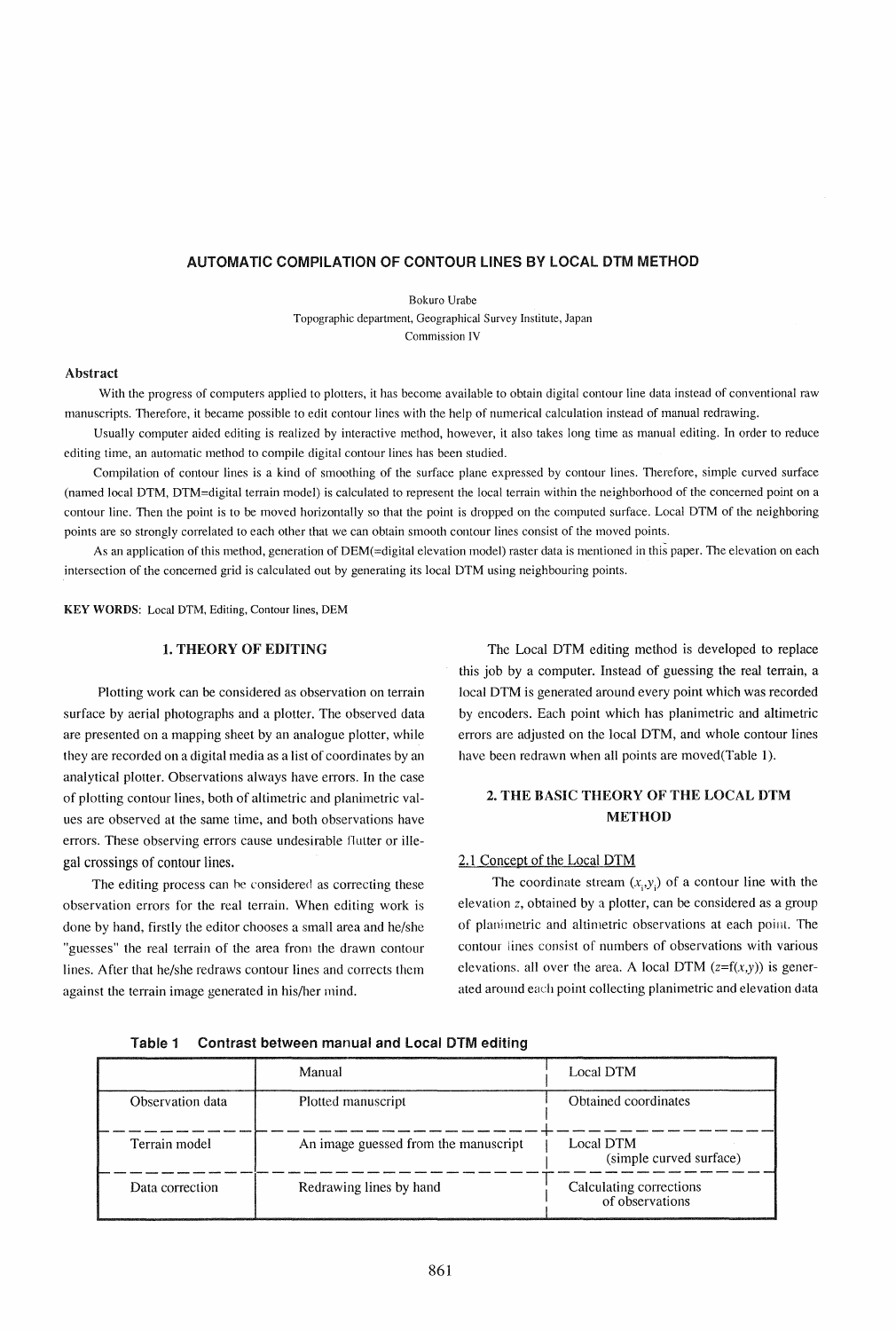as observations within the neighborhood.

Since the local DTMs of the neighboring points are strongly correlated to each other, the whole terrain model consists of those local DTMs will form a smooth surface. Contour lines redrawn as dropped on this surface are expected to be fine and beautiful(Fig 1). This redrawing process is carried out moving only the planimetry of every point which forms contour lines. In a strict way, change of elevation should be concerned, however, the accuracy of elevation observation in normal situation is good enough to ignore the effect of its correction.





2.2 Mathematical model of Local DTM

In the following,  $n$  is used as the number of observed points which are found within the area of radius *r* around a concerned point  $A(x_0, y_0, z_0)$ . By using the least square method, the surface function of DTM is determined which approximates those observations best. Before calculation, all these observed data are transformed into local coordinates so as to let A be the origin(Fig 2).



Fig 2 Local area around point A

2.2.1 Type of the Local DTM The local DTM of the point A is expressed as an equation of elevation z functioned by its planimetry as follows:

| $z = f(x, y)$ |  |  | (2.1) |
|---------------|--|--|-------|
|               |  |  |       |

In each local DTM type of 1st, 2nd and 3rd order polynomial will be expressed as:

| $z = a+bx+cy$ |  |                 | (2.2) |
|---------------|--|-----------------|-------|
|               |  | <b>ALC: YES</b> |       |

 $z = a + bx + cy + dx^2 + exy + fy^2$ (2.3)

 $z = a + bx + cy + dx^2 + exy + fy^2 + gx^3 + hx^2y + ixy^2 + jy^3$  (2.4) In the following explanation, the type of 2nd order  $DTM(2.3)$  is used.

 $2.2.2$  Observation equations In order to determine the best fit DTM polynomial, the least square method using the coordinates of points in the local area is adopted. Let  $[x_i, y_i, z_j]_{i=1,n}$ be observations of elevation at each point,  $v_i$  be corrections for them, and function (2.3) be the type of local DTM. The observation equations are given as:

$$
\mathbf{L} \cdot \mathbf{X} = \mathbf{C} + \mathbf{V} \tag{2.5}
$$

where:

XI *Y*I *Xl 2 XIY I yl2 x2 Y2 X2 2 X2Y2 y22*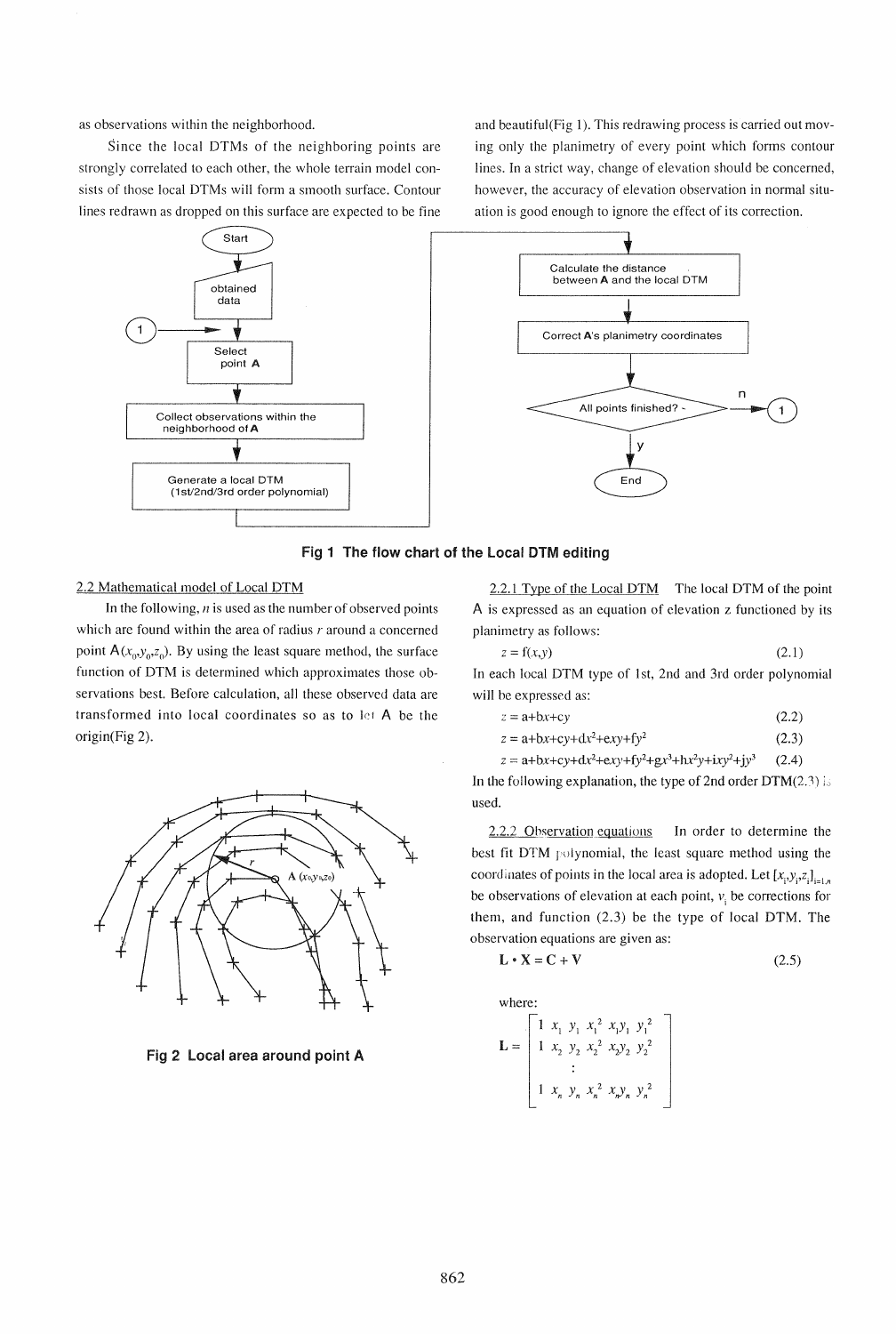$$
X = \begin{bmatrix} a \\ b \\ c \\ d \\ e \\ f \end{bmatrix}, \qquad C = \begin{bmatrix} z_1 \\ z_2 \\ \vdots \\ z_n \end{bmatrix}, \qquad V = \begin{bmatrix} v_1 \\ v_2 \\ \vdots \\ v_n \end{bmatrix}
$$

2.2.3 Weighing factors of observation Contribution of each observation point around A should depend on the distance between the point and A. Weight of each observation must be larger when the point is closer to A. Thus, the following function (2.6) giving a proper weight value at every position of distance is introduced, as Fig 3.

 $p_i = exp\{- (d/d_0)^2\}$  (2.6) where  $d_0$ : standard distance  $d_i = (x_i^2+y_i^2)^{1/2}$ 

## Fig 3 Weighing function for observation

2.2.4 Normal equations The normal equation of the least square method is set up from  $(2.5),(2.6)$  as:

$$
SX = K
$$
 (2.7)  
where:  $S = L^{T}PL$   

$$
K = L^{T}PC
$$
  

$$
P = \begin{bmatrix} p_{1} & 0 \\ p_{2} & 0 \\ 0 & \vdots \\ 0 & \vdots \end{bmatrix}
$$

The coefficients of the local DTM are obtained as the solution of (2.7) as follow:

 $X = S^{-1}K$  (2.8)

# 2.3 New coordinates of the point A

After the DTM is determined, the point A is moved horizontally, until it is dropped on the DTM surface, and accordingly, the contour line which A belongs to are renewed. To calculate correction for coordinates of A, a condition that "the new position of A should be on the DTM surface" is used. In this step, the coordinates of A are considered as observation data on the DTM surface. Each of  $x, y$  and z coordinates is an observation, and correction for each will be calculated setting approximate weight to each of three coordinates. Then the planimetry of point A will be changed by adding those calculated corrections to  $x$  and  $y$ .

The accuracy of calculated DTM is also important. In case the DTM is not accurate enough, it is not a proper way that to move the point A perfectly onto the DTM surface. Therefore the accuracy of local DTM generation should be concerned when the corrections are calculated(Fig 4).



Fig 4 Movement of point A

2.3.1 Observing accuracy of point A and calculating accuracy of the local DTM Surmising from study, observation of elevation using 1/40,000 scale aerial photographs has about  $\sigma_h=2m$  (s.d.) accuracy, and that of planimetry has about  $\sigma_v=5m$ . However, they are likely influenced by the quality of the photographs and operator's skill. Also it is difficult to estimate reliable accuracy of generated DTM. In this study, the standard deviation of residuals among observed elevations and generated local DTM surface at all of the collected points are taken into account in determining a weighing factor.

2.3.2 Condition equations The local DTM generated for point A is described as:

 $z = f(x,y) = a + bx + cy + dx^2 + exy + fy^2$  (2.9)

If the point A locates right upon the DTM surface,  $z_0$ -f( $x_0, y_0$ ) = 0 should have been satisfied. It is not satisfied in general, therefore, coordinates of point A and the coefficients of the DTM are to be corrected by solving the condition equations. Actually, the coefficients except 'a' can be ignored because of their little ef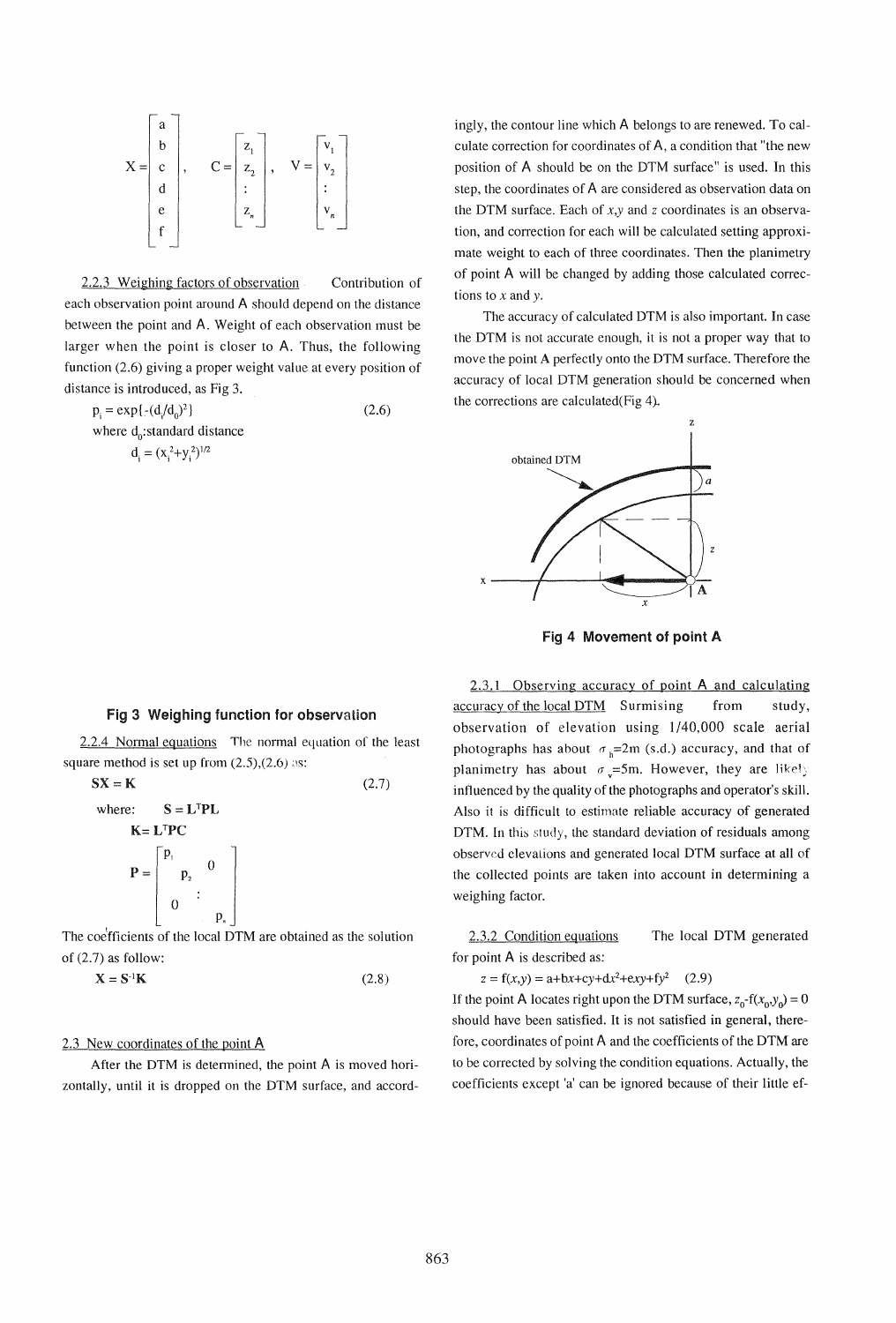fect to the solution. (In addition, since the local coordinates are used, so  $[x_0, y_0, z_0] = [0, 0, 0]$ .

In the following,  $Ma, Mx_0, My_0, Mz_0$  are used as the real values of  $a, x_0, y_0, z_0$  (unknowns), and  $\Delta a, \Delta x_0, \Delta y_0, \Delta z_0$  are used for their correction. The condition equation is set up as:

 $Mz_0-Ma-b\cdot Mx_0-c\cdot My_0-d\cdot Mx_0^2-e\cdot Mx_0y_0-f\cdot My_0^2=0$ (2.10) Using Ma =  $a + \Delta a$ , Mx<sub>o</sub> =  $x_0 + \Delta x_0$ , My<sub>o</sub> =  $y_0 + \Delta y_0$ , Mz<sub>o</sub> =  $z_0 + \Delta x_0$  $\Delta z_{\alpha}$  $z_0 + \Delta z_0$  -(a+  $\Delta$  a)-b( $x_0 + \Delta x_0$ )-c( $y_0 + \Delta y_0$ )-d( $x_0 + \Delta x_0$ )<sup>2</sup>-e( $x_0 + \Delta x_0$ )( $y_0 + \Delta y_0$ )-f( $y_0 + \Delta y_0$ )<sup>2</sup> = 0 (2.11)  $\Delta$  a,  $\Delta$   $x_{0}$ ,  $\Delta$   $y_{0}$ ,  $\Delta$   $z_{0}$  should satisfy the following condition;  $[p \Delta \Delta] = p_a (\Delta a)^2 + p_{x0} (\Delta x_0)^2 + p_{y0} (\Delta y_0)^2 + p_{z0} (\Delta z_0)^2 = \text{min.}$ (2.12) where:  $p_a = (1/\sigma_d)^2$ ,  $p_{x0} = p_{y0} = (1/\sigma_y)^2$ ,  $p_{z0} = (1/\sigma_h)^2$  $\sigma_{d} = [\sum \{z_i-f(x_i,y_i)\}^2/n]^{1/2}$ By solving (2.12), we obtain:  $\Delta x_0 = -(a^{\circ}b^{\circ} \sigma_{v}^2)/{(b^2+c^2)^{\circ} \sigma_{v}^2 + \sigma_{h}^2 + \sigma_{d}^2}$  $\Delta y_0 = -(a \cdot c \cdot \sigma_v^2)/[(b^2 + c^2) \cdot \sigma_v^2 + \sigma_h^2 + \sigma_d^2]$  $\Delta z_0 = (a \cdot \sigma_v^2)/{(b^2+c^2) \cdot \sigma_v^2 + \sigma_h^2 + \sigma_d^2}$ Then the new coordinates of A are given as:  $[x,y,z]_{\text{new}} = [x,y,z]_{\text{old}} + [\Delta x_0, \Delta y_0, 0]$ (2.13) (2.14)

## 2.4 Collection of observations

Considering the contour line data as observations of terrain surface, they are not equally located in general. The density of observed points in an area depends on that of contour lines. At the process of local DTM calculation around point A. if observations are collected simply from the closer one to A until the number of observations becomes enough for calculation, the distribution of them may be biased. To prevcnt this, the searching area is divided into eight parts by direction from A, and observations are collected equally from every part. In this process, in case there is no observations found in more than three neighboring parts, the accuracy of DTM generation may not be enough because of inequality of observation distribution. Therefore, correction for this point will not be done. The accuracy of DTM will be also low in case the total of observations found in searching area is too small, therefore, the point is corrected only when found observations are more than as twice as the number of normal equations (it is 12 when 2nd order DTM is applied).

### 2.5 Iteration

One calculation cycle is finished when every point is corrected by its local DTM. Generally, generated DTMs at the first calculation are not very accurate. Besides,  $\sigma_A$  in (2.12) may be still large so correction of points may not be enough. Therefore, the whole step of DTM generation and correction at every point must be done several times. The new coordinates calculated by previous round are used as observation data at the next round.

## 3. EXAMINATION

The results are influenced by many kinds of case factors, and mostly it is difficult to estimate the best value for them by theoretical way. Therefore, examinations under variable conditions are carried out to find the best parameters to represent fine and proper expression of the terrain.

## 3.1 Sample data

Fig 5 is the sample data obtained from a contour lines sheet of 1 :25,000 topographic map plotted by an analytical plotter using 1:40,000 scale aerial photographs. It is 2km by 2km wide, and the elevation interval of contour lines is 10m. Easy mistakes at plotting such as illegal breaks and dust data are already removed in advance. The contour lines consist of points that observed in lOm(O.4mm on map) pitch. Only in the case 9, one in 5m(0.2mm) is used. The sample data includes about 80 contour lines, which consist of about 20,500 points (case 9:about 38,000 points).



Fig 5 Sample data

### 3.2 Case study with various conditions

Major factors of Local DTM editing are listed in the following. There are numbers of combinations of them, and many of them are correlated to each other. In order to compare the effect of each factor, a standard combination of these factors is chosen at first, then change factors one by one (Table 2).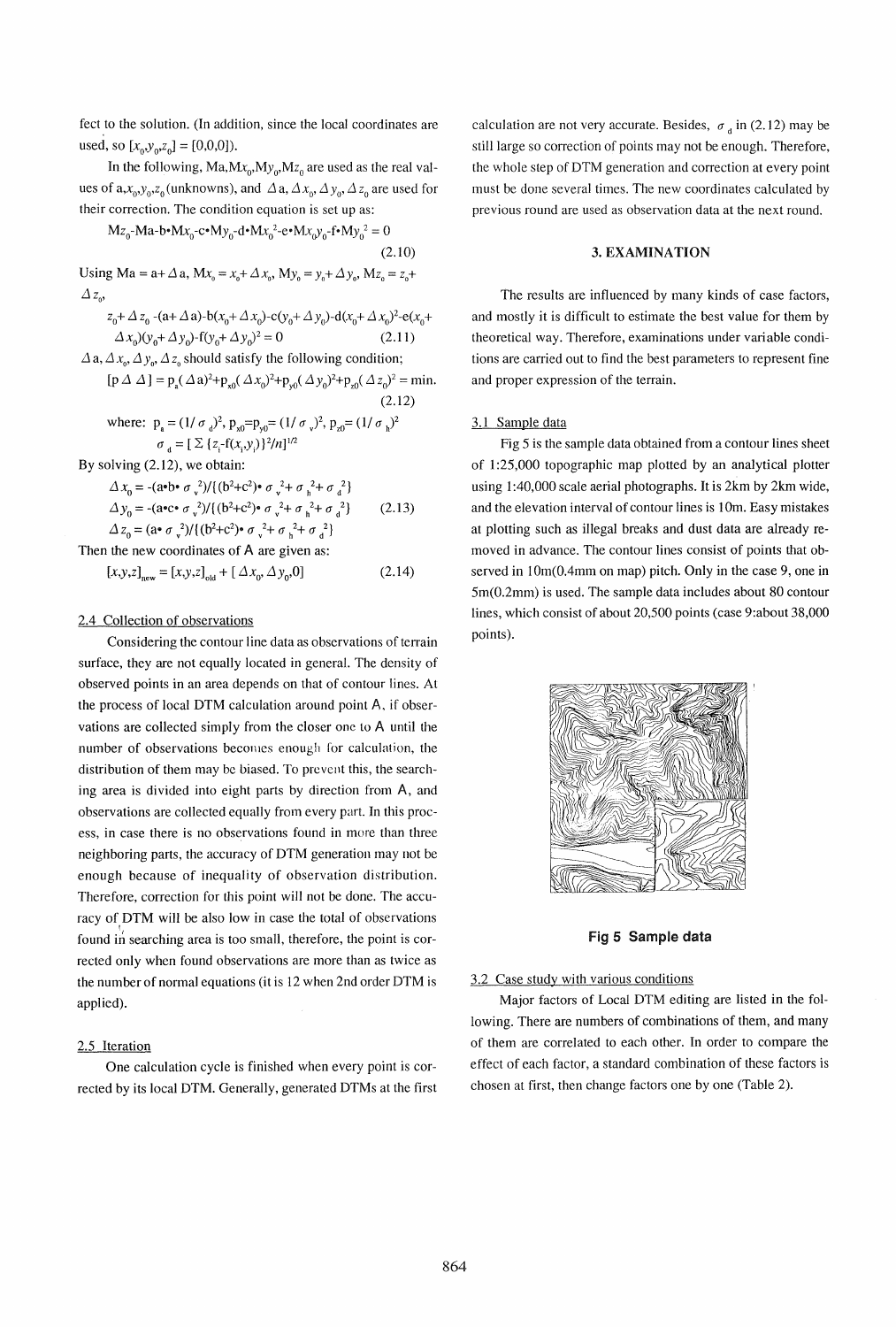| factors | standard value                         | case | changed value                              |
|---------|----------------------------------------|------|--------------------------------------------|
| (a)     | 2nd order                              |      | 3rd order                                  |
|         |                                        | 2    | 1st order                                  |
| (b)     | 50 <sub>m</sub>                        | 3    | 25m                                        |
|         |                                        | 4    | 100m                                       |
| (c)     | 50 <sub>m</sub>                        | 5    | 100 <sub>m</sub>                           |
| (d)     | $\sigma_{\nu}$ =5m, $\sigma_{\nu}$ =2m | 6    | $\sigma_{\rm v}$ =1m, $\sigma_{\rm h}$ =1m |
|         |                                        | 7    | $\sigma_v$ =5m, $\sigma_v$ =1m             |
| (e)     | concerned                              | 8    | not concerned                              |
| (f)     | 10 <sub>m</sub>                        | 9    | 5m                                         |
| (g)     | 3                                      | 10   | 5                                          |
|         |                                        | 11   |                                            |

# Table 2 Case factors

### (a) Observation equations in local DTM generation

The order of the polynomial used for observation equations is changed in the case 1 and 2. The higher order polynomial is used, the more flexible DTM is generated, however, the data are not corrected very much.

### (b) Weights of observations in local DTM generation

Weights of observations are calculated by (2.6). The parameter  $d_0$  is changed in the case 3 and 4. The larger standard distance is taken, the more observations affect the movement on each point, and the gentler drawing will be made as the result. (c) Area for collection of observations

The radius of the area for correction of observations  $(r \text{ in }$ Fig 2) in local DTM generation is changed in the case S.

(d) Observation accuracy in planimetry and elevation

Observation accuracy is assumed from observing situation ( $\sigma_v$ ,  $\sigma_h$  in (2.12)). The less accurate observation in planimetry in comparison with one in elevation is assumed, the larger movement will be given to each point.

## (e) Concern about the accuracy of generated DTM

In the case 8, the accuracy of local DTM( $\sigma$ ) is not concerned in the step of correction (2.10).

# (f) Point pitch of contour lines

The point pitch affects the number of observations in DTM calculation. Besides, the higher density data present the smoother drawing as the result, however, calculation will take longer.

### (g) Iteration

Number of iteration is changed in the case 10 and 11.

### 3.3 Results

The edited drawing by each case is shown in Fig 6. Calculation time was about IS minutes for case 9, and 8 minutes for each of other cases. [computer: Sun sparc station 2 (28 mips), CPU time]

# 4. CONCLUSION OF LOCAL DTM EDITING

Local DTM editing by the standard condition presents properly smoothed drawing as the result, which would be acceptable as the base map of 1 :25,000 topographic map. The expression of the terrain by manual editing would not be far different from one of this method. Considering about its effect for reducing of editing work, this Local DTM method is valuable. Actually editing by this method has already put into practice at the Geographical Survey Institute of Japan.

In addition, following facts appeared over these examinations.

(a) 1st order DTM editing does not fit on some parts of terrain such as where a deep valley or a steep peak exists, on the other hand 3rd order DTM editing still have some unsmoothed parts left.

(b) Assumed accuracy of observations is especially affective for the results. In the case 6 in which standard deviations of both planimetry and elevation observations are assumed as very small $(1<sub>m</sub>)$ , edited drawing has only a little change, on the contrary in the case 7 in which the s.d. of elevation observation is assumed to be S times large as one of planimetry observation, edited drawing has greatly moved to be very much loose.

(c) Area size for collecting observations at local DTM generation does not cause much difference as far as it is between 2Sm and 100m in radius.

(d) The drawing becomes looser every after one cycle of iteration, however, there is little change over 3rd iteration.

The results mostly satisfy our demands, however, there are some tendencies and problems to be concerned by followers.

(a) By local DTM editing, ridges in the drawing have been a little widened and valleys have been narrowed.

(b) Position of mountain peaks is not fixed during calculation, therefore edited drawing may present those peaks shifted a bit.

(c) In observation, neighboring points on the same contour line are correlated to each other, however, each of them is concerned independently at the correction process. That may make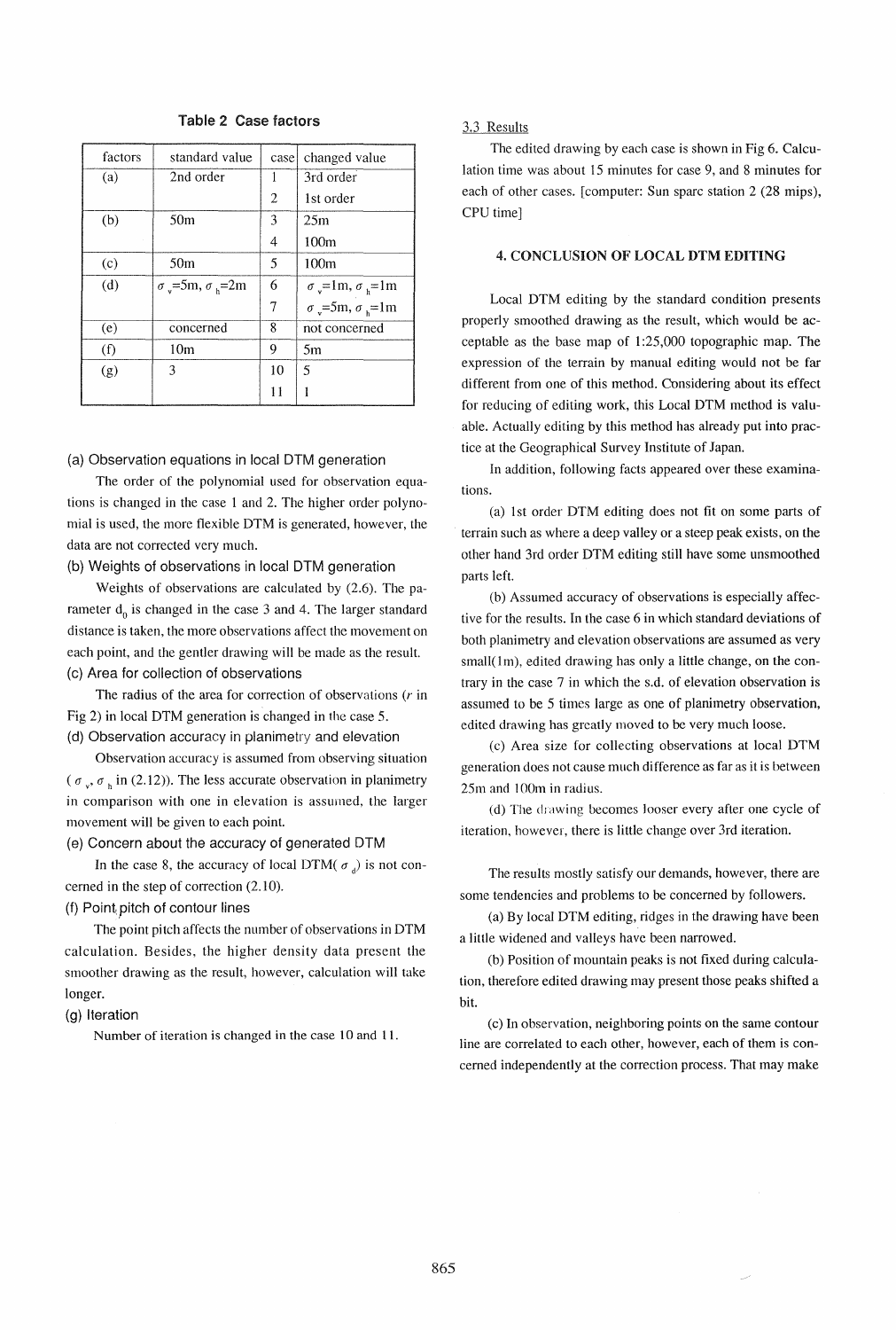

 $\mathcal{I}$ lkm, [ window:  $\times$  2 magnified figures ] )

Fig 6 Results of Local DTM editing